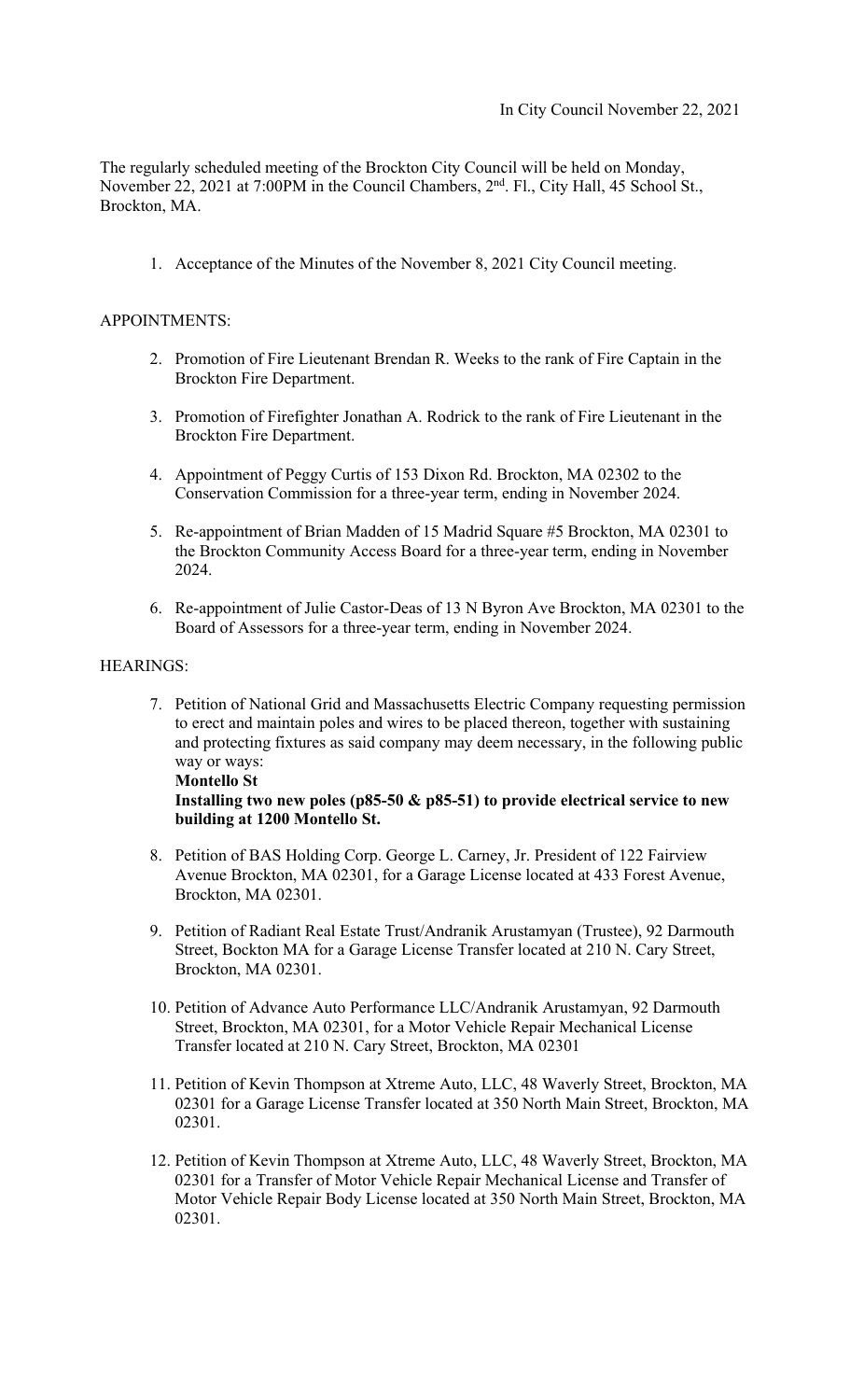### REPORTS:

- 13. Of the Real Estate Committee for its meeting November 15, 2021.
- 14. Of the Finance Committee for its meeting of November 15, 2021.

#### COMMUNICATIONS:

- 15. From the Fire Chief recommending the promotion of Fire Lieutenant Brendan R. Weeks to the rank of Fire Captain in the Brockton Fire Department.
- 16. From the Mayor recommending the promotion of Fire Lieutenant Brendan R. Weeks to the rank of Fire Captain in the Brockton Fire Department.
- 17. From the Fire Chief recommending the promotion of Firefighter Jonathan A. Rodrick to the rank of Fire Lieutenant in the Brockton Fire Department.
- 18. From the Mayor recommending the promotion of Firefighter Jonathan A. Rodrick to the rank of Fire Lieutenant in the Brockton Fire Department.
- 19. From the Mayor appointing Peggy Curtis of 153 Dixon Rd. Brockton, MA 02302 to the Conservation Commission for a three-year term, ending in November 2024.
- 20. From the Mayor re-appointing Brian Madden of 15 Madrid Square #5 Brockton, MA 02301 to the Brockton Community Access Board for a three-year term, ending in November 2024.
- 21. From the Mayor re-appointing Julie Castor-Deas of 13 N Byron Ave Brockton, MA 02301 to the Board of Assessors for a three-year term, ending in November 2024.
- 22. From the Mayor in accordance with the General Laws of Massachusetts, Chapter 44, recommending that the City Council authorize the appropriation of \$3,591,312.63…. From: STABILIZATION FUND \$2,289,781.84 and From: ARPA FUND \$1,301,530.79 for purposes of funding the Brockton Police Patrolmen's Association contract, without detrimental impact on the continuous provision of the existing level of municipal services. This appropriation provides funding for three (3) years (July 1, 2019-June 30, 2022), of a three (3) year contract.
- 23. From the CFO in accordance with Section 5 of Chapter 324 of the Acts of 1990, certifying that the financial resources and revenues of the City of Brockton are and will continue to be adequate to support the total proposed appropriation of \$3,591,312.63…. From: STABILIZATION FUND \$2,289,781.84 and From: ARPA FUND \$1,301,530.79 for purposes of funding the Brockton Police Patrolmen's Association contract, without detrimental impact on the continuous provision of the existing level of municipal services. This appropriation provides funding for three (3) years (July 1, 2019-June 30, 2022), of a three (3) year contract. This is a reasonable and financially sustainable settlement for the city.

#### PETITIONS:

24. Petition of KG Collective Brockton, LLC, requesting an Adult Use Retail Marijuana License located at 912 Crescent Street, Brockton, MA 02302.

### UNFINISHED BUSINESS:

25. Appointment of Iolando Spinola of 23 Noyes Ave, Brockton, MA 02301 to Zoning Board of Appeals Associate Member for a three-year term, ending October 2024. (FAVORABLE)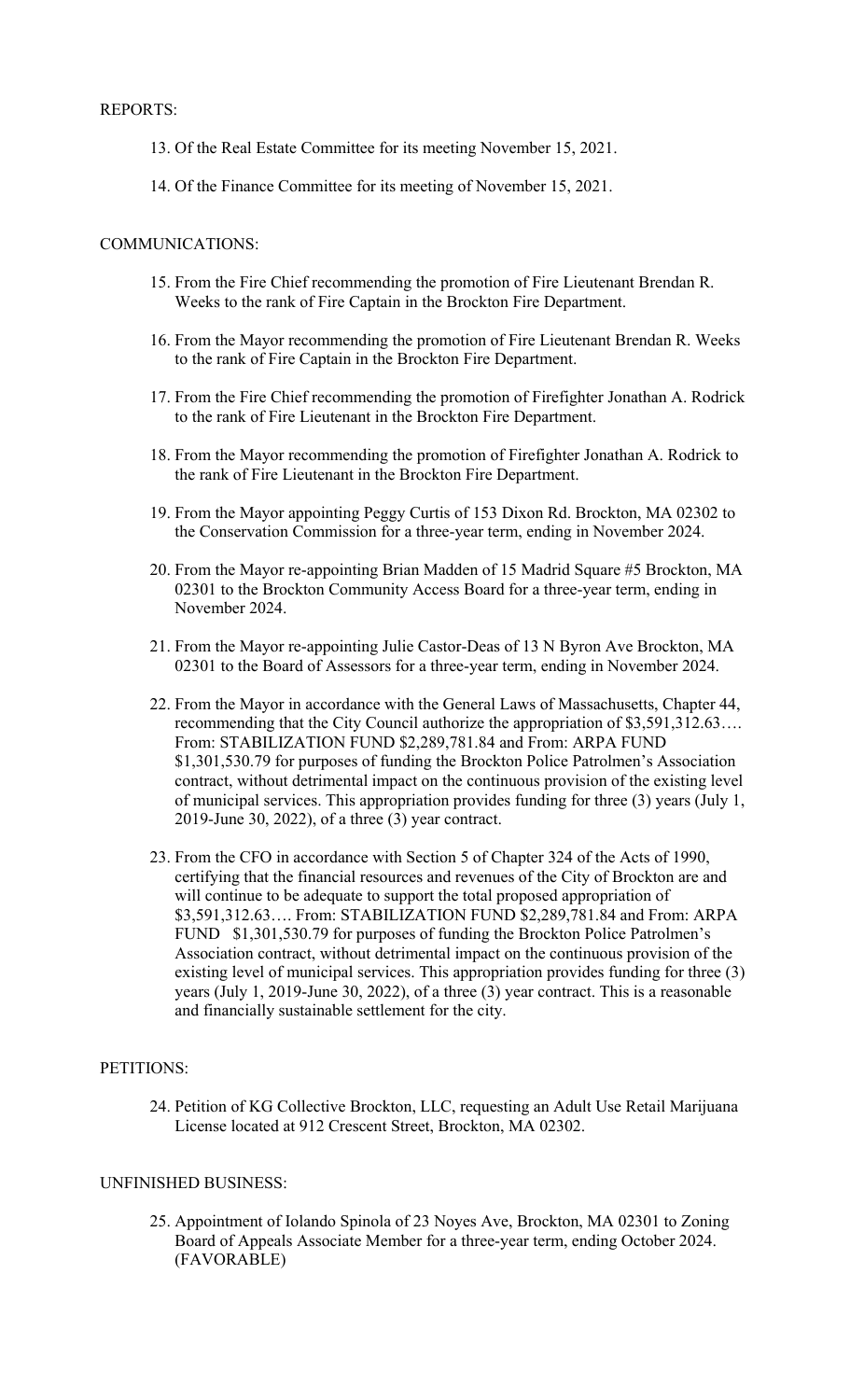- 26. Ordered: That the Mayor and/or Treasurer/Collector be authorized to execute any and all documents necessary to convey the property consisting of 4,739 square feet, located and known as Plot 66, 243 Green Street, Parcel ID: 051-081 to Nicole Wiggins, 245 Green Street, Brockton MA 02301 for the purchase price of One Thousand Four Hundred (\$1,400.00). Said property to be sold under the Abutter Lot Program and to be sold with a permanent non-buildable restriction. Said property shall also merge with abutting lot of the purchaser. The lots shall merge within 6 months of purchase. (FAVORABLE AS AMENDED)
- 27. Ordered: That the City of Brockton remove its order dated December 10, 2001 regarding the property located at and known as Plot 3 Melrose Ave Street (Map 164, Route 301) that declared said lot as having a "non-buildable" restriction so that a possible sewer main benefiting the residences of Melrose Ave may be installed and giving authority to the Mayor of the City of Brockton to execute any and all documents necessary to lift any restrictions in the deed to said property.(FAVORABLE)
- easement for Highway Purposes and lay out as a Public Street or way of said City of 28. Ordered: That the common necessity and convenience of the inhabitants of the City of Brockton require the laying out of Sunset Avenue, extending from Bouve Avenue, easterly a distance of 337.29 feet, and for that purpose it is necessary to take an Brockton. (FAVORABLE)
- 29. Ordered: That the common necessity and convenience of the inhabitants of the City of Brockton require the laying out of Berkley Street, from Rutland Square northerly to Market Street, a distance of 354.79 feet, and for that purpose it is necessary to take an easement for Highway Purposes and lay out as a public Street or way of said City of Brockton. (FAVORABLE)
- 30. Ordered: In accordance with the General Laws of Massachusetts, Chapter 44, Sec.53A, recommending that the City Council accept the grant amount up to \$34,590,793 from Unappropriated Estimated Receipts-American Rescue Plan Act (ARPA) for purposes of, including but not limited to, COVID response, mitigation, and prevention activities, said funds shall be held in a special revenue fund called the "ARPA Fund". Any appropriation from the ARPA Grant in excess of \$750,000 shall be subject to City Council approval. (FAVORABLE AS AMENDED)
- 31. Ordered: That the following named sum be and the same is hereby transferred as the same was submitted by the Mayor as follows: Transfer of: \$2,000,000 From: Retirement Fund- Contributory Pensions To: Stabilization Fund (FAVORABLE)
- 32. Ordered: That the following named sum be and the same is hereby transferred as the same was submitted by the Mayor as follows: Transfer of: \$20,000,000 From: Retirement Fund- Contributory Pensions To: Pension Stabilization Fund (7251) (FAVORABLE)
- 33. Ordered: That the following named sum be and the same is hereby appropriated as the same was submitted by the Mayor as follows: Appropriation of: \$85,000 From: Massachusetts Department of Public Health- Legislative Earmark Funding Grant To: The Mayor's Office- Legislative Earmark Funding Grant Fund (These grant funds will be used to support the Champion Program. There is no matched required.) (FAVORABLE)
- 34. Ordered: That the City Council authorizes the acceptance and expenditure of a donation in the amount of \$20,000… From: In Good Health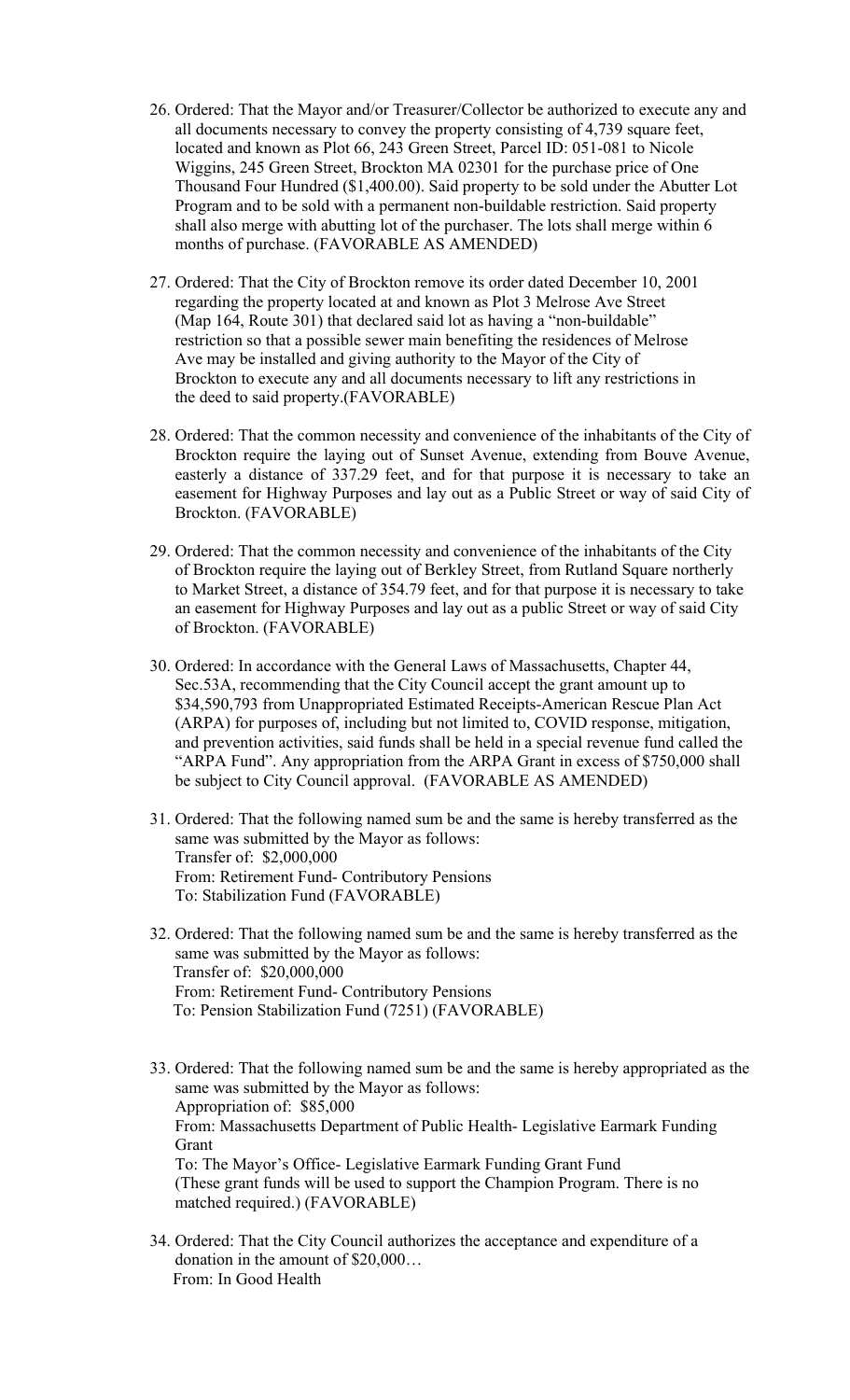- To: Brockton Police Department (The donation will be used for K-9 related items as needed for the Brockton Police Department.) (FAVORABLE)
- 35. Ordered: That the City Council authorizes the acceptance and expenditure of a donation in the amount of \$100… From: Quincy Credit Union

To: Brockton Police Department

(The donation will be used for K-9 related items as needed for the Brockton Police Department.) (FAVORABLE)

36. Ordered: That the following named sum be and the same is hereby appropriated as the same was submitted by the Mayor as follows: Appropriation of: \$50,000 From: Executive Office of Public Safety and Security's Office of Grants and Research (OGR) – FY22 Municipal Road Safety (MRS) Grant To: Brockton Police Department- FY22 Municipal Road Safety (MRS) Grant Fund (\$36,456.67 of these grant funds will be used to fund overtime shifts during five enforcement campaigns: Winter Impaired Driving (DSOGPO) in December 2021, Distracted Driving in April 2022, Click It or Ticket (CIOT) in May 2022, Summer Speed in June 2022, and Summer Impaired Driving (DSOGPO) in August and September 2022. \$6,028.26 will be used for the Bike Unit to conduct bike rodeos, \$6,028.27 will be used for overtime shifts for pedestrian and bike safety enforcement, \$1,186.80 will be used to purchase 750 bicycle lights for youth and \$300 will be used to print 750 resource cards to be distributed during the bike rodeo.) (FAVORABLE)

| 37. Ordered: That the following named sum be and the same is hereby appropriated as the<br>same was submitted by the Mayor as follows:<br>Appropriation of: \$15,449.50                                                                                                                                                                   |                |
|-------------------------------------------------------------------------------------------------------------------------------------------------------------------------------------------------------------------------------------------------------------------------------------------------------------------------------------------|----------------|
| From: U.S. Department of Justice- FY21 Bulletproof Vest Program Grant<br>To: Brockton Police Department- FY21 Bulletproof Vest Program Grant Fund<br>(These grant funds are used for the reimbursement of 50% of the cost of bulletproof<br>vests for Brockton police officers' whose vests need to be replaced in the upcoming<br>cycle. |                |
| There is no required match for these funds because this program allows the<br>Department to recoup 50% of bulletproof vest expenses it must make for officer<br>safety.) (FAVORABLE)                                                                                                                                                      |                |
| 38. Ordered: That the City Council authorizes the acceptance and expenditure of a<br>donation in the amount of \$23                                                                                                                                                                                                                       |                |
| From: Joao Monteiro                                                                                                                                                                                                                                                                                                                       |                |
| To: Brockton Police Department                                                                                                                                                                                                                                                                                                            |                |
| (The donation will be used for K-9 related items as needed for the Brockton Police<br>Department.) (FAVORABLE)                                                                                                                                                                                                                            |                |
| 39. Ordered: That the following named sum be and the same is hereby appropriated as the<br>same was submitted by the Mayor as follows:                                                                                                                                                                                                    |                |
| Appropriation of: \$1,955,356.19<br>From: Stabilization Fund                                                                                                                                                                                                                                                                              | \$1,356,621.87 |
| To: Police-FY20 Personal Services Other Than Overtime                                                                                                                                                                                                                                                                                     |                |
| <b>Retroactive Payment</b>                                                                                                                                                                                                                                                                                                                | \$167,002.40   |
| Police-FY20 Overtime Retroactive Payment                                                                                                                                                                                                                                                                                                  | \$12,719.77    |
| Police-FY21 Personal Services Other Than Overtime                                                                                                                                                                                                                                                                                         |                |
| <b>Retroactive Payment</b>                                                                                                                                                                                                                                                                                                                | \$345,770.27   |
| Police-FY21 Overtime Retroactive                                                                                                                                                                                                                                                                                                          |                |
| Payment                                                                                                                                                                                                                                                                                                                                   | \$12,500.60    |
| Police-FY22 Personal Services Other Than Overtime                                                                                                                                                                                                                                                                                         | \$799,070.77   |
| Police-FY22 Overtime<br>and                                                                                                                                                                                                                                                                                                               | \$19,558.06    |
| From: ARPA Fund                                                                                                                                                                                                                                                                                                                           | \$598,734.32   |
| Police-FY20 Personal Services Other Than Overtime<br>To:                                                                                                                                                                                                                                                                                  |                |
| <b>Retroactive Payment</b>                                                                                                                                                                                                                                                                                                                | \$7,556.09     |
| Police-FY21 Personal Services Other Than Overtime                                                                                                                                                                                                                                                                                         |                |
|                                                                                                                                                                                                                                                                                                                                           |                |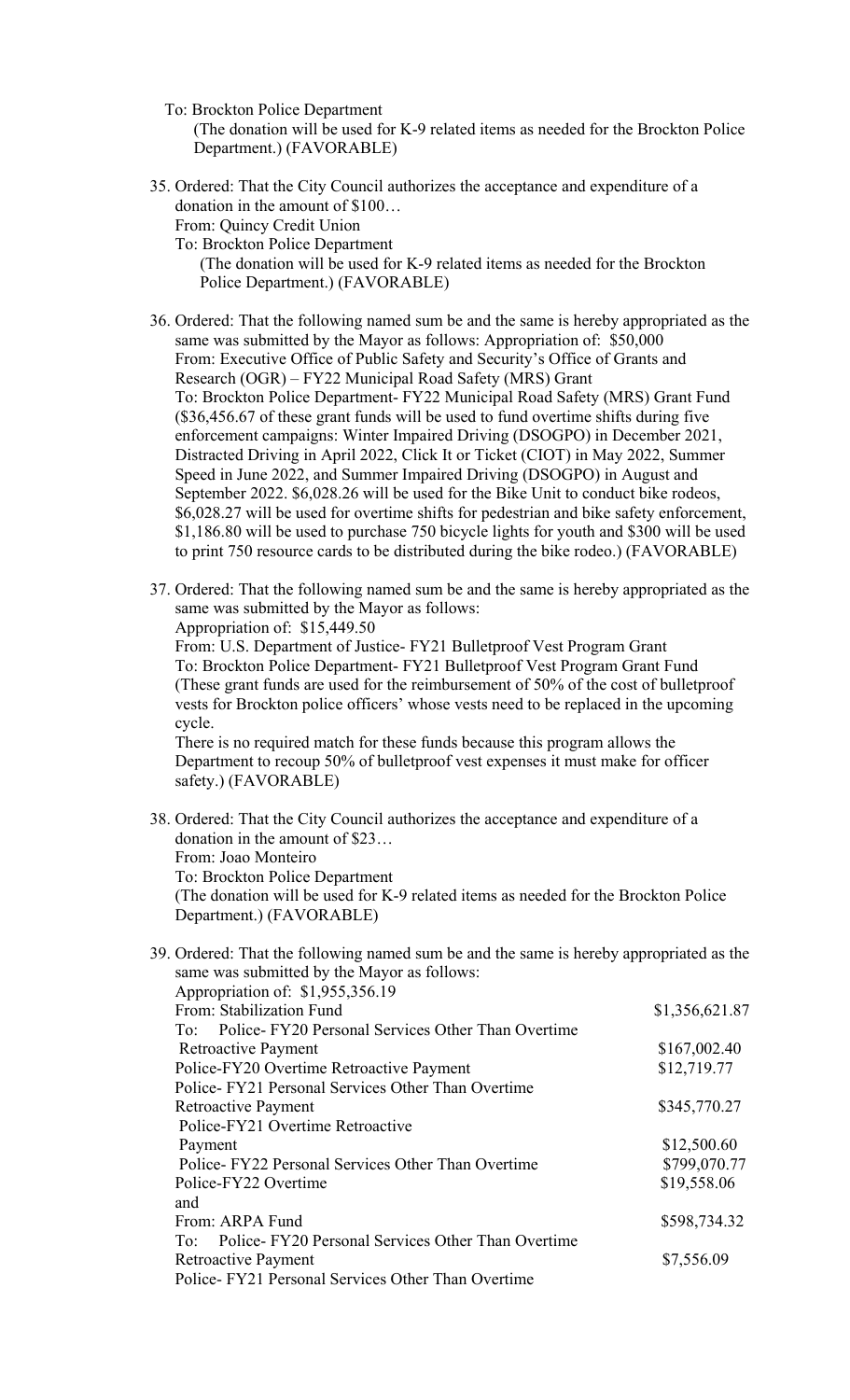| Retroactive Payment                                                                      | \$100,250.94 |  |
|------------------------------------------------------------------------------------------|--------------|--|
| Police-FY22 Personal Services Other Than Overtime                                        | \$355,927.29 |  |
| Police- COVID Bonus                                                                      | \$135,000    |  |
| for purposes of funding the Brockton Police Supervisors' Union contract.                 |              |  |
| This appropriation provides funding for three (3) years (July 1, 2019-June 30, 2022), of |              |  |

a three (3) year contract. (FAVORABLE)

14<sup>th</sup> preliminary election.

- 40. Ordered: That the City Council authorizes the acceptance and expenditure of the total grant funds in the amount of \$18,750. From: Massachusetts Emergency Management Agency- Hazard Mitigation Grant To: Department of Public Works – Hazard Mitigation Grant Fund (The grant funds will be used to update the Local Multi-Hazard Mitigation Plan. There is a 25% required in-kind match.) (FAVORABLE)
- 41. Ordered: That the following named sum be and the same is hereby appropriated as the same was submitted by the Mayor as follows: Appropriation of: \$250,000 From: United States Environmental Protection Agency (EPA) – EPA Cleanup Grant To: Department of Planning and Economic Development – EPA Cleanup Grant Fund (The grant funds will be used to remediate the environmental concerns at the Corcoran Building at 308 Montello Street. This grant requires a \$50,000 match. Funds from the MassDevelopment Brownfield Grant award will be used as a source
- for this match.) 42. Resolve: To invite a representative of Brockton Community Access (BCA), to appear before the Finance Committee to discuss the television coverage of the September
- 43. Resolve: Whereas: There is a continuing problem in the Brockton area with Opioid addiction and other substance abuse issues.

Whereas: There is an ongoing program with the cycle of homelessness and outreach to those persons most affected by the substance abuse problem.

Whereas: There is an ongoing problem with the volume and understanding of the programs administered in Brockton to battle the recurring issues caused by drug addiction.

Therefore, be it resolved to invite BAMSI, formerly known as Brockton Area Multi Service, Inc., and its staff to address members of the Brockton City Council to speak about services that are provided to individuals and families who are struggling with the disease of addiction.

Further that BAMSI speak about the services that are offered to people who are actively using substances in the City and in particular those evidence-based harm reduction practices that have proven successful in promoting recovery and saving lives.

Members of the BAMSI team will explain programs and reveal data, both national and local, to demonstrate the efficacy of these programs.

# ORDERS:

44. Ordered: That the following named sum be and the same is hereby appropriated as the same was submitted by the Mayor as follows: Appropriation of: \$3,591,312.63

| From: Stabilization Fund<br>Police-FY20 Personal Services Other Than Overtime<br>To:<br><b>Retroactive Payment</b> | \$2,289,781.86 |
|--------------------------------------------------------------------------------------------------------------------|----------------|
|                                                                                                                    | \$265,904.67   |
| Police-FY20 Overtime Retroactive Payment                                                                           | \$28,585.09    |
| Police-FY21 Personal Services Other Than Overtime<br><b>Retroactive Payment</b>                                    | \$609,572.43   |